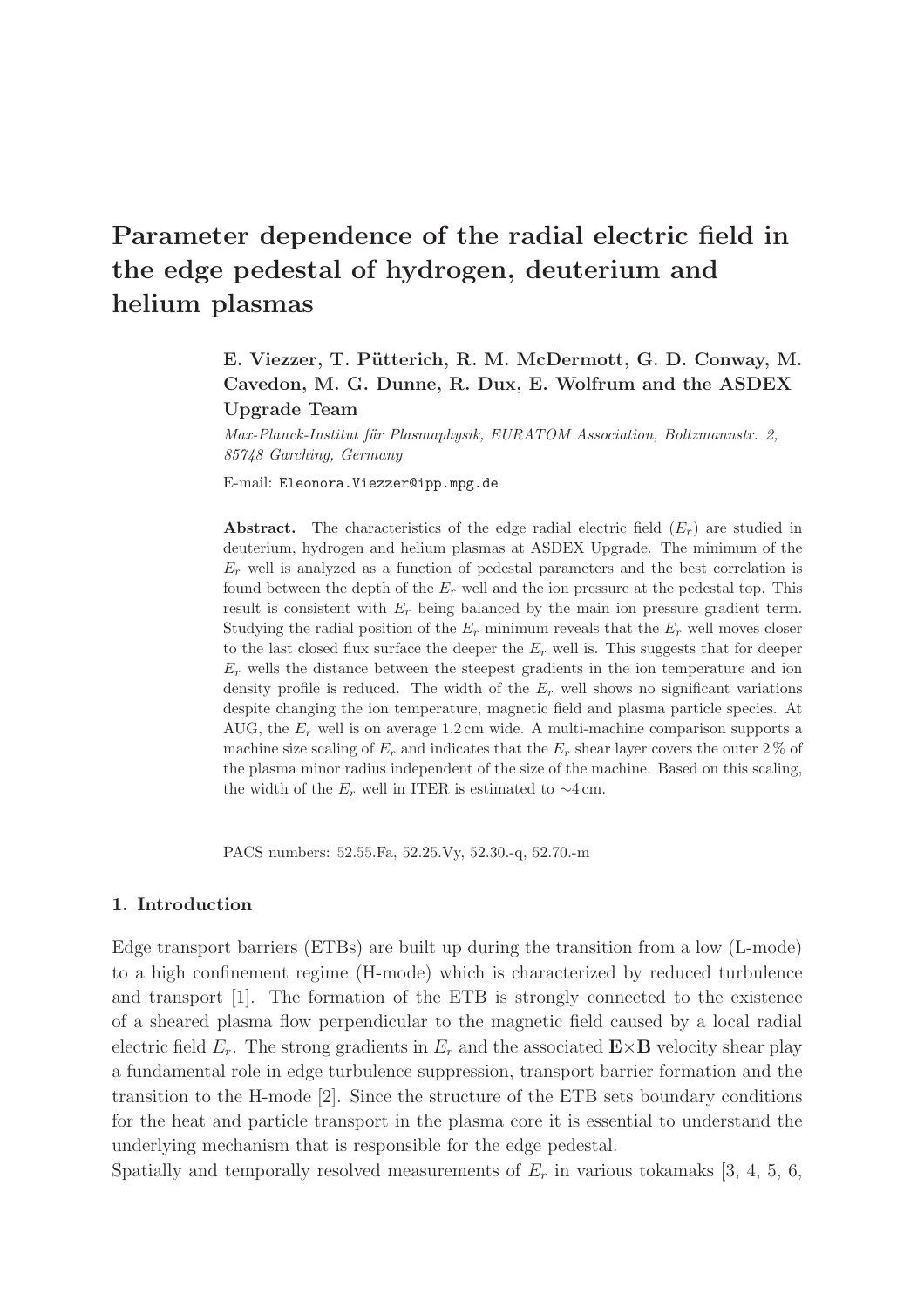7, 8] showed that at the H-mode transition the edge  $E_r$  well becomes more negative and a strong  $E_r$  shear develops that is accompanied by a strong reduction in the turbulent fluctuations. Though the importance of  $E<sub>r</sub>$  was already acknowledged 25 years ago [9, 2, 10] the understanding of the interplay between  $\mathbf{E} \times \mathbf{B}$  shearing, turbulence and transport reduction, pedestal formation and confinement improvement is still not completely elucidated. As of yet, no theory can quantitatively predict the spatial structure (including the depth and the width) of the  $E_r$  well. A better understanding of the parameter dependencies of the edge radial electric field can contribute to gain better knowledge of the pedestal physics.

The characteristics of the depth and the spatial extent of the  $E_r$  well were investigated in the ETB of hydrogen, deuterium and helium plasmas at ASDEX Upgrade (AUG). The structure of the  $E_r$  well is studied as a function of the pedestal height and correlations to the Larmor radius are analyzed. This paper is organized as follows: section 2 briefly describes the diagnostic technique used in this paper. In section 3 the interconnections between  $E_r$  and pedestal parameters are discussed while in section 4 possible dependencies of the width of the  $E<sub>r</sub>$  well are examined. In section 5 a summary and discussion are given.

## 2. Diagnostic technique

At AUG, the radial electric field is diagnosed via Doppler reflectometry [11] and spectroscopically via a combination of poloidal and toroidal active charge exchange recombination spectroscopy (CXRS) diagnostics [12]. Using an external source of neutral particles, such as a neutral beam, has the advantage of spatial localization as the measured active charge exchange signal is localized in the volume where the lines of sight of the CXRS diagnostics intersect the path of the neutral beam particles. The radial electric field can be evaluated directly from the CXRS measurements via the radial force balance equation [10] since all quantities of the ion species (temperature  $T_{\alpha}$ , density  $n_{\alpha}$  and poloidal and toroidal rotation velocity,  $v_{\theta,\alpha}$  and  $v_{\phi,\alpha}$ , of the species  $\alpha$ ) are determined from the measured spectra [13]. At AUG, the CXRS systems typically utilize the  $B^{5+}$   $(n = 7 \rightarrow 6)$  CX line at 494.467 nm. However, CXRS measurements have also been performed on He, C, N, Ne and Ar.

In this work, the localization of the  $E_r$  dip is of very high quality and has small uncertainties (2-3 mm) due to two aspects: First, the measurements are fixed in real space and have a resolution between 3 and 5 mm. Secondly, the ion temperature profile is part of the CXRS measurements and is therefore rigidly aligned to the  $E_r$  profile. The relative alignment of  $E_r$  to the electron profiles and the separatrix position follows an established scheme [8] that makes use of the unique edge diagnostic capabilities available at AUG. Here, the CXRS measurements are aligned relatively to the electron measurements assuming that the radial position of the steepest gradients in the electron  $(T_e)$  and ion temperature  $(T_i)$  profile coincides [8]. This assumption is valid in the collisionality regime in which a sufficient coupling between electrons and ions is provided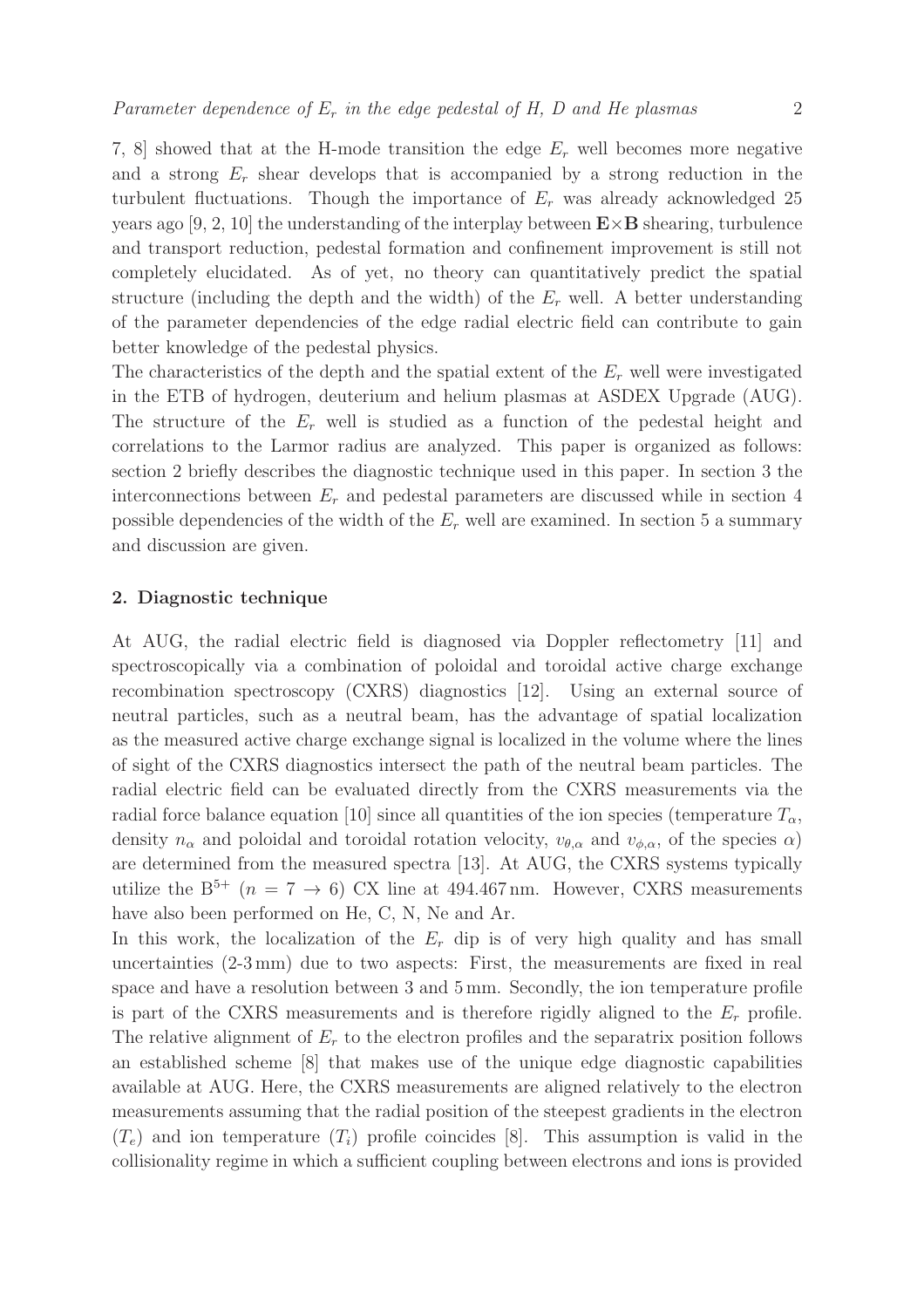

Figure 1: (a) Ion pressure,  $p_i$ , and (b) radial electric field,  $E_r$ , profile in L-mode (black) and H-mode (red).

such that  $T_e \approx T_i$  [14]. This also allows for an alignment with respect to the separatrix position, since the location of the separatrix is connected to  $T_e$  based on power balance and parallel heat transport studies using a 1D heat conduction model [15]. As a result, all  $E_r$  profiles are reproducibly aligned [8].

Figure 1 shows example profiles of (a) the ion pressure  $p_i$  and (b)  $E_r$  measured in an L-mode (black) and an H-mode (red) discharge. The ion pressure is calculated using the measured  $T_i$  profile and assuming a radially varying dilution for the ion density profile,  $n_i = n_e(1 - \sum_{\alpha} Z_{\alpha} c_{\alpha})$ , where  $n_e$  is the measured electron density profile,  $Z_{\alpha}$ the impurity charge state and  $c_{\alpha}$  the impurity concentration as measured with CXRS. It should be noted that the profiles used for the analysis presented here are fitted with a spline function. In this paper following convention is used to study the connection between  $E_r$  and the edge transport barrier: the pedestal top is defined at the radial position  $\rho_{pol} = 0.97$  (marked by a blue arrow in figure 1(a)). The minimum of  $E_r$ corresponds to the deepest value of the  $E_r$  well. The width of the  $E_r$  well is defined as the full width at half maximum (FWHM); here, the half width at half maximum is determined from the measured profile and then multiplied by 2 to obtain the FWHM.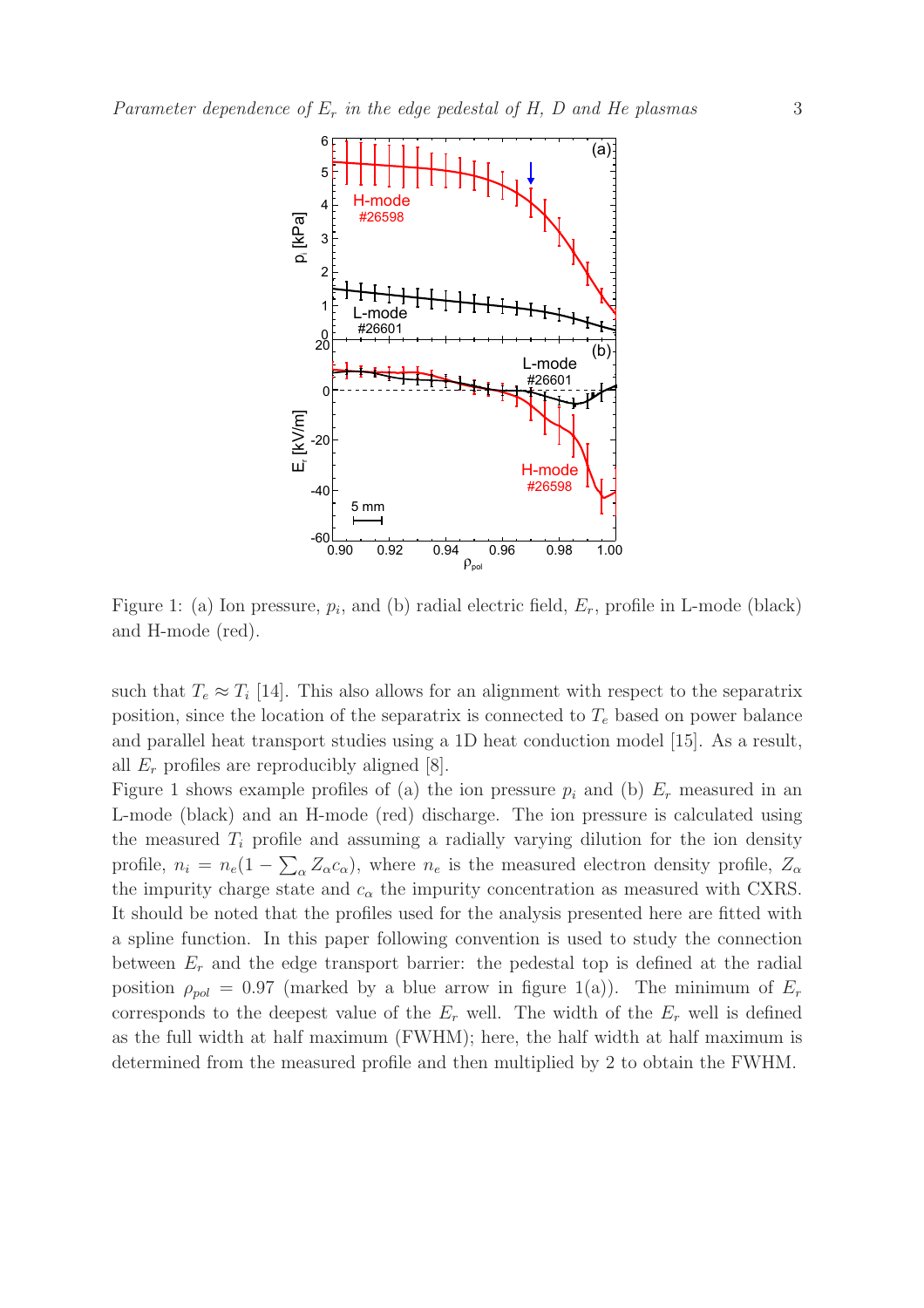

Figure 2: Depth of the  $E_r$  well versus minimum of the main ion pressure gradient term  $\nabla p_i / en_i$  measured in hydrogen (red diamonds), deuterium (black squares) and helium (blue open squares) plasmas. The discharge that includes LFS and HFS measurements is highlighted in magenta.

### 3. Interdependencies between  $E_r$  and pedestal parameters

Recent AUG results [8] showed that in H-mode the radial electric field  $E_r$  is in balance with the main ion pressure gradient term  $\nabla p_i / en_i$ , similar to observations on Alcator C-Mod [6]. This demonstrates that  $E_r$  and the gradients of the main ion species are intimately connected and is in keeping with the neoclassical nature of  $E_r$  in the edge pedestal [16, 17, 18, 19, 20]. This was recently corroborated by comparing the  $E_r$  data measured in the pedestal of highly collisional (plateau to Pfirsch-Schlüter regime) Hmode plasmas to various neoclassical models, which showed very good agreement in all cases [16].

Figure 2 shows the minimum of the  $E_r$  well plotted as a function of the minimum in the main ion pressure gradient term  $\nabla p_i/en_i$  measured in the ETB of deuterium (D, black squares), hydrogen (H, red diamonds) and helium (He, blue open squares) plasmas. Independent of the plasma species, the radial electric field is balanced by the pressure gradient term of the main ions. It should be noted that in helium plasmas the main ion species is measured directly via CXRS on He<sup>2+</sup> ( $n = 4 \rightarrow 3$ ). In deuterium and hydrogen plasmas, the CXRS measurements are performed on impurity ions, such as  $B^{5+}$ ,  $C^{6+}$  and  $N^{7+}$ , since main ion CXRS measurements on H and D are difficult to interpret due to the complexity of the spectra. In these discharges the plasma current,  $I_p$ , varied from 0.8 to 1.0 MA, the toroidal magnetic field  $B_\phi$  from 2.3 to 2.6 T, the core line-averaged density from 5.8 to  $10.7 \times 10^{19}$  m<sup>-2</sup> and the total heating power from 4.1 to 11.8 MW. The data are typically measured at the low-field side (LFS), since the LFS diagnostics are based on CXRS at a heating beam that is usually switched on to provide  $T_i$  and rotation measurements. New gas-puff CXRS diagnostics were recently installed at the high-field side (HFS) of AUG to study possible asymmetries on a flux surface [21, 22, 23]. It was found that the impurity density has a poloidal dependence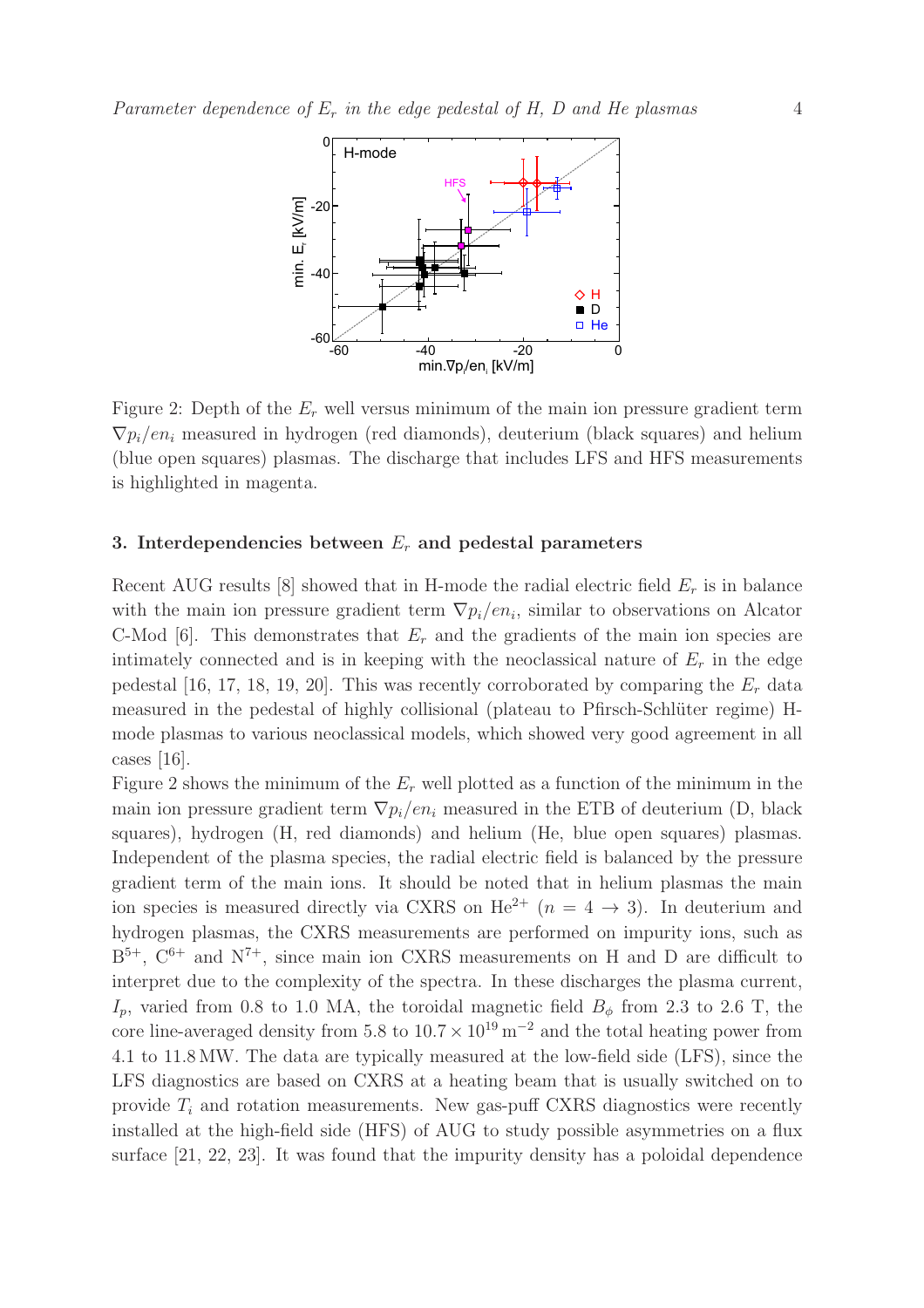with an impurity accumulation at the HFS of up to a factor of  $\sim$ 3, which in turn leads to asymmetric rotation profiles to maintain the condition of divergence-free flows on a flux surface [23, 24]. However, the presence of an impurity density asymmetry does not have a strong impact on the relationship between  $E_r$  and the main ion pressure gradient term. The discharge in which detailed CXRS measurements could be provided at both the HFS and LFS is highlighted in magenta in figure 2. Here, the HFS main ion pressure gradient term has been evaluated assuming that the electron density is constant on the flux surfaces. For the calculation of the HFS ion density the measured LFS electron density profile has been mapped to the HFS taking the measured impurity density at the HFS into account to calculate the radially varying dilution of the plasma. Note that the CXRS measurements at the HFS are aligned to the LFS profiles using the assumption that the ion temperature is constant on the flux surfaces [25, 23]. Comparing the main ion pressure gradient term evaluated at the HFS to the radial electric field derived from the HFS CXRS measurements shows good agreement despite the existence of a poloidal impurity density asymmetry.

Studying the relationship between the depth of the  $E_r$  well and the height of the edge transport barrier reveals that the minimum of  $E_r$  is correlated with the ion pressure at the pedestal top. Figure 3 shows the  $E_r$  minimum as a function of the (a) ion temperature  $T_i^{ped,top}$  $\sum_{i}^{ped,top}$ , (b) ion density  $n_i^{ped,top}$  $_{i}^{ped,top}$  and (c) ion pressure  $p_{i}^{ped,top}$  $i^{pea,top}$  at the top of the pedestal. For the evaluation of  $n_i^{ped,top}$  $t_i^{pea, top}$  the dilution due to the impurity concentration as measured with CXRS has been taken into account. The parameter range for the database shown in figure 3 is summarized in table 1. Here, the main ion collisionality  $\nu_{*,i}$  is evaluated at the pedestal top ( $\rho_{pol} = 0.97$ ) and corresponds to the effective collision frequency normalized to the bounce frequency of the trapped particles [26]. Data obtained in impurity seeded deuterium H-modes (here, nitrogen and neon) are

| plasma species                                  | Η                |                       | He                 |
|-------------------------------------------------|------------------|-----------------------|--------------------|
| $I_p$ [MA]                                      | 0.8              | $0.6 - 1.0$           | 1.0                |
| $B_{\phi}$ [T]                                  | 2.6              | $2.3 - 2.5$           | 2.5                |
| $\bar{n}_e$ [10 <sup>19</sup> m <sup>-2</sup> ] | $6.1 - 6.3$      | $3.0 - 9.6$           | $9.0 - 10.7$       |
| $P_{heat}$ [MW]                                 | 7.2              | $1.0 - 11.8$          | $9.6 - 10.2$       |
| $\overline{\nu_{*,i}^{\textit{ped,top}}}$       | $1.6 - 2.2$ (Pl) | $0.8 - 8.4$ (B/Pl/PS) | $11.2 - 11.5$ (PS) |
| $\beta_N$                                       | 1.0              | $0.4 - 2.4$           | $1.3 - 1.4$        |
| $q_{95}$                                        | 5.2              | $3.9 - 7.3$           |                    |

Table 1: Parameter range for the discharges shown in figure 3: plasma current  $I_p$ , toroidal magnetic field on-axis  $B_{\phi}$ , core line-averaged density  $\bar{n}_e$ , total heating power  $P_{heat}$ , main ion collisionality at the pedestal top  $\nu_{*,i}^{ped,top}$ , normalized beta  $\beta_N$  which gives the ratio between the plasma pressure and the magnetic pressure, and the edge safety factor  $q_{95}$ . The collisionality regimes, i.e. banana (B), plateau (Pl) and Pfirsch-Schlüter regimes (PS), are also indicated in the table.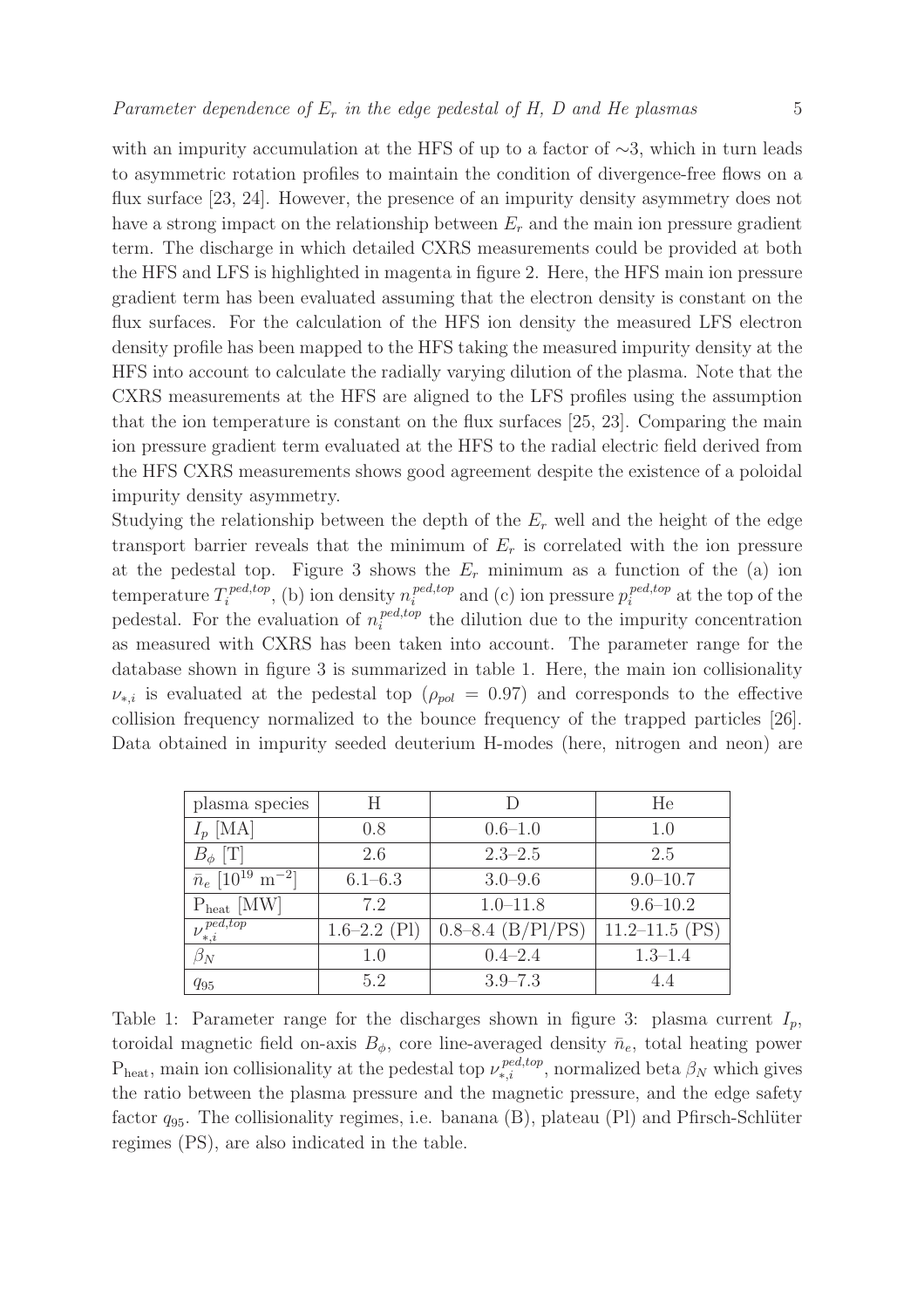

Figure 3: Depth of the  $E_r$  well as a function of the pedestal top ( $\rho_{pol} = 0.97$ ) (a) ion temperature  $T_i^{ped,top}$  $\sum_{i}^{ped,top}$ , (b) ion density  $n_i^{ped,top}$  $_{i}^{ped,top}$  and (c) ion pressure  $p_{i}^{ped,top}$  $i^{pea, top}$ . The correlation coefficient C, the slope k and its standard deviation  $\sigma_k$  of a linear least-squares fit to the data are quoted in each subfigure.

marked in grey, while an I-phase data point is highlighted in green. The I-phase [27] is an intermediate limit cycle phase, which typically precedes the L-H transition at low densities, and is characterized by an increase in the turbulence level across the whole plasma edge, which then starts to pulsate at 2–4 kHz. The data points measured in helium plasmas are marked with black open squares while hydrogen plasmas are highlighted with black open diamonds.

The lowest correlation is found between the minimum of the  $E<sub>r</sub>$  well and the ion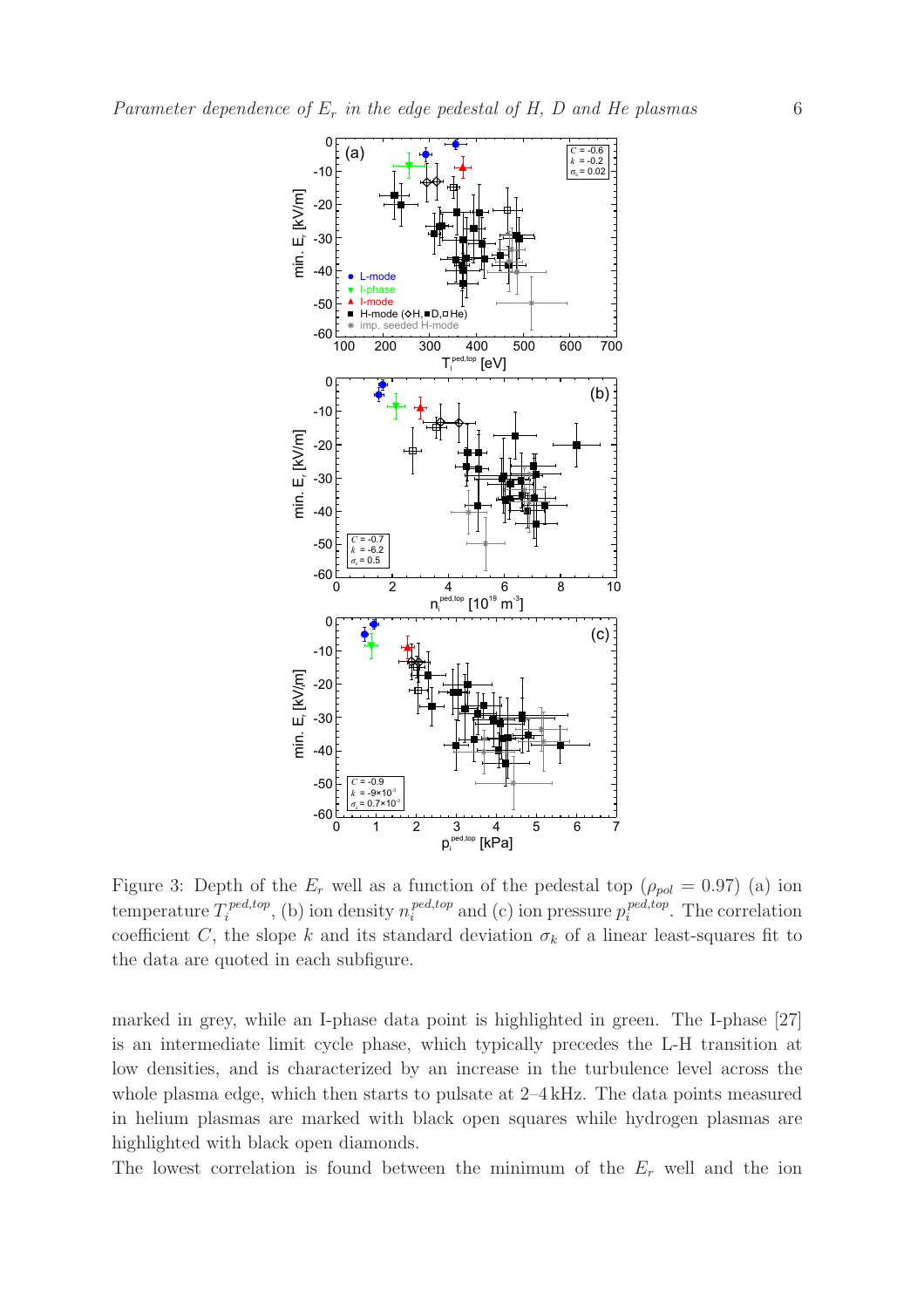temperature at the top of the pedestal. This is reflected by a smaller correlation factor  $C$  compared to the ion density and ion pressure (see figure 3). In addition, the slope k and its standard deviation  $\sigma_k$  of a linear least-squares approximation of the data are quoted in each subplot to indicate the goodness of the fit. A weak trend between deeper  $E_r$  wells and higher pedestal top ion densities is observed, however, within the H-mode data, the scatter is rather large and no clear correlation is found. The best correlation is found between the minimum of the  $E_r$  well and  $p_i^{ped,top}$  $i^{pea, top}$  (see figure 3(c)), which is corroborated by a high correlation factor of  $C = -0.9$ . In general, the  $E_r$  well is observed to be deeper for higher pedestal top pressures, which is consistent with the finding that  $E_r$  is in balance with the main ion pressure gradient term.

The energy confinement time of the plasma is correlated to the pedestal top pressure due to stiff  $T_i$  gradient scale lengths. Since the edge  $E_r$  profile behaves as expected from neoclassical theory [16] and the  $E_r$  well is mainly determined by the main ion pressure gradient term, the minimum of  $E_r$ , or the  $E_r$  shear, respectively, should show a dependence on the global plasma confinement. In figure 4 the maximum  $E \times B$  shearing rate, defined as  $\omega_{\mathbf{E}\times\mathbf{B}} = \frac{r}{q}$  $\overline{q}$  $\frac{\partial}{\partial r} \left( \frac{q}{r} \right)$  $\boldsymbol{r}$  $E_r$  $\frac{E_F}{B}$ ) [28], is plotted against the global energy confinement factor H<sub>98</sub>(y,2). Moving from L- to H-mode the  $\mathbf{E} \times \mathbf{B}$  shear becomes stronger, i.e. the  $E_r$ well deepens, and the energy confinement of the plasma increases. For the I-phase data



Figure 4: Maximum  $\mathbf{E} \times \mathbf{B}$  shearing rate versus (a) energy confinement factor  $H_{98}(y,2)$ and (b)  $H_{98}(y,2)$  multiplied by the core line-averaged density  $\bar{n}_e^{0.41}$ .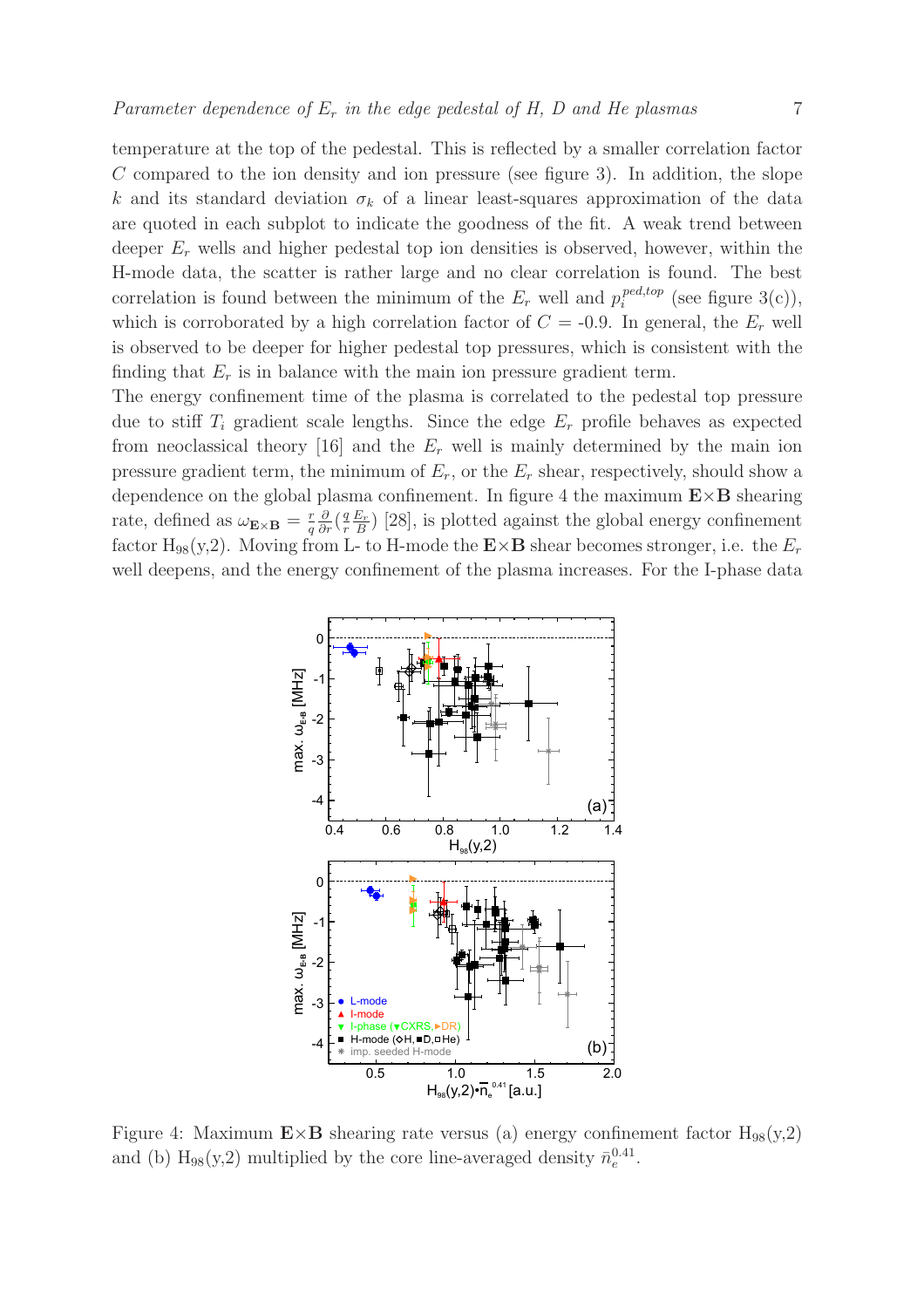point, three additional points are highlighted in orange (arrow symbols) which represent (from top to bottom) the minimum, the average and the maximum  $\omega_{\mathbf{E}\times\mathbf{B}}$  as measured with Doppler reflectometry (DR) [29]. The characteristic pulsing of the turbulence in the I-phase affects the mean flow shear on the turbulence timescale ( $\sim \mu s$ ) and a strong modulation of  $E_r$ , which is synchronized with the turbulence level, is observed [27]. The minimum and maximum  $\omega_{\mathbf{E}\times\mathbf{B}}$  correspond to the minimum and maximum in the cyclic variation of  $E_r$  that is observed in the I-phase [27], while to reconstruct the average profile with DR each frequency step is averaged over a time period of 10 ms. The

temporal resolution of the edge CXRS diagnostics (2.2 ms) [12] is too slow to resolve the cyclic variation of  $E_r$ , however, the average profile of the oscillations in  $E_r$  is measured by CXRS. Within the experimental uncertainties, good agreement in the average  $E_r$ shear as observed with CXRS and DR is obtained and the values lie in between the minimum and maximum  $E \times B$  shearing rates.

As shown in figure 4(a) the scatter within the H-mode is substantial and only a weak correlation between the maximum  $E \times B$  shear and  $H_{98}(y,2)$  is found. This points to a more complicated dependence between  $E \times B$  shearing and improved plasma confinement, which has also been observed at JT-60U [30, 7]. Due to the density dependence of the  $\tau_E(y,2)$ –scaling ( $\propto \bar{n}_e^{0.41}$  $_e^{0.41}$ ,  $\bar{n}_e$  being the line-averaged electron density) the same  $p_i^{ped,top}$  value can result in different  $H_{98}(y,2)$ -factors. This may explain the observation of strong  $E \times B$  shearing rates, or higher pedestal top pressures, at lower energy confinement factors (∼0.75, cf. figure 4(b)). These data points were measured in high density H-mode plasmas  $(n_i^{ped,top} \sim 7 \times 10^{19} \,\mathrm{m}^{-3})$ , where the  $\tau_E(y,2)$ -scaling, which depends on the density, may not be valid [31]. A better correlation is found when multiplying the  $H_{98}(y,2)$  factor with the core line-averaged density  $\bar{n}_e^{0.41}$  (see figure 4(b)), supporting that the  $\tau_E(y,2)$ –scaling may not describe the data appropriately at very high densities.

In H-mode, the position of the minimum of the  $E<sub>r</sub>$  well has been examined as a function of the distance to the location of the last closed flux surface. For deeper  $E_r$  wells the minimum appears to move towards the separatrix. This finding also suggests that the steepest gradients in the kinetic profiles should shift towards the separatrix. Note that this movement is observed in fully developed H-mode discharges and may be different when moving from L- to H-mode as reported in [32]. Figure 5 shows the distance of the minimum of  $E_r$  from the separatrix plotted against the depth of the  $E_r$  well. Here, only measurements from deuterium plasmas have been included in the analysis. The uncertainty of determining the position of the  $E_r$  minimum is given by the uncertainty of the radial profile alignment (2–3 mm, [8]). For two cases the radial distance of the minimum in the main ion pressure gradient term  $\nabla p_i/n_i e$  was analyzed (marked by blue stars in figure 5), which shows the same trend. This supports that the radial alignment of the edge kinetic profiles is very accurate for the present work and is well suited to study effects on the mm range. The physical mechanism behind the radial movement remains, as yet, unclear as the relative positioning of both the density and temperature profiles and their gradients is crucial. However, for the two cases highlighted in blue in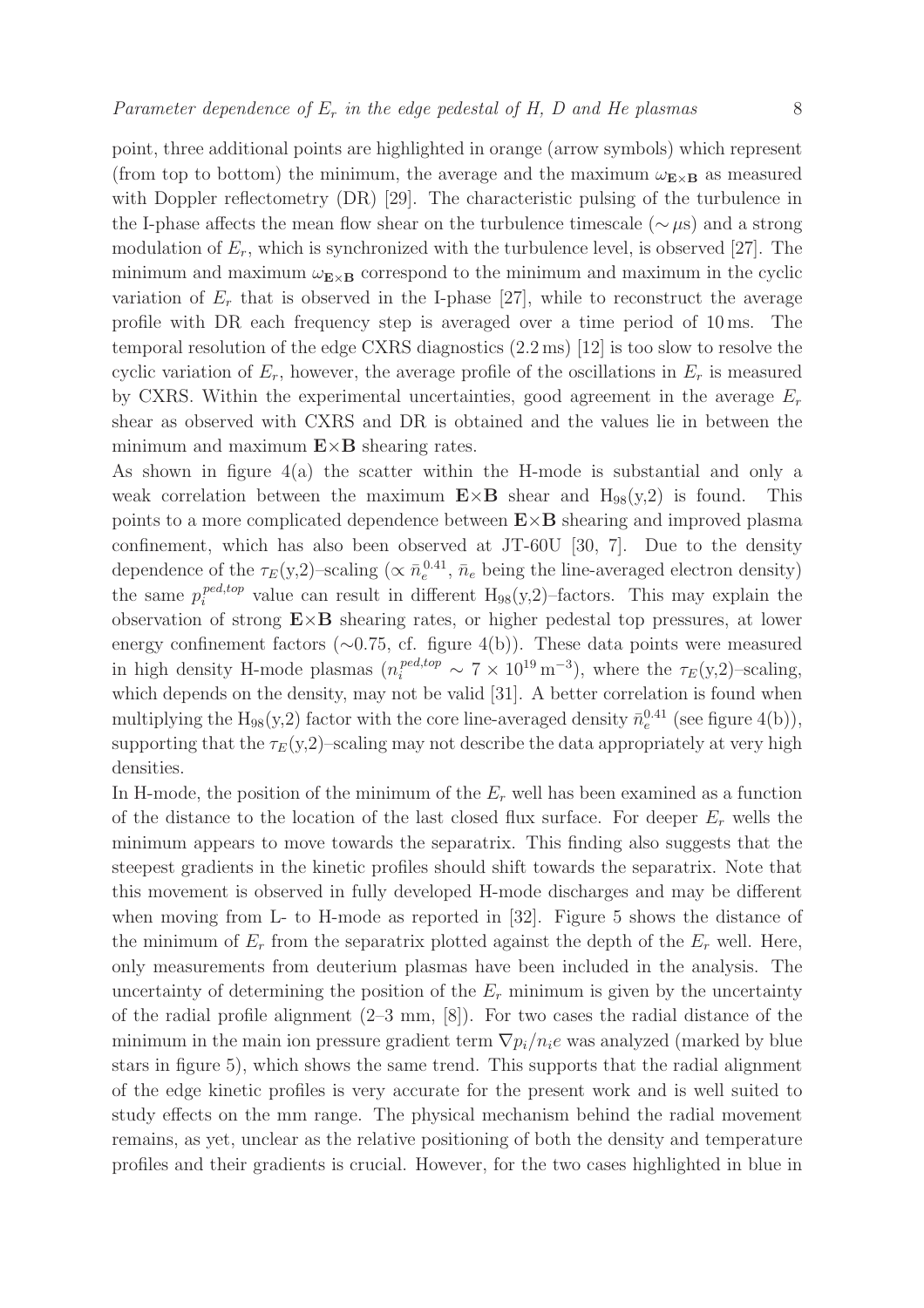

Figure 5: Distance of the  $E_r$  minimum from the separatrix versus depth of the  $E_r$  well measured in deuterium H-mode plasmas. The deepest and one of the more shallow  $E_r$ wells are highlighted in blue. The corresponding data points for the main ion pressure gradient term (i.e. the distance of the minimum in the main ion pressure gradient term from the separatrix) are marked by stars for the two cases shown in blue.

figure 5 the radial distance of  $\nabla p_i/n_i e = (T_i \nabla n_i/n_i + \nabla T_i)/e$  from the separatrix was disentangled into the distance of  $T_i \nabla n_i/n_i$  and  $\nabla T_i$ . For these two data points the  $T_i \nabla n_i/n_i$  term seems to move towards the separatrix, while the  $\nabla T_i$  term stays close to the separatrix and does not move significantly. This indicates that for deeper  $E_r$ wells the radial distance between the steepest  $\nabla n_i$  and  $\nabla T_i$  decreases. This result is not unexpected since the pedestal widths for the electron temperature and density are observed to be different [33]. A statistical analysis including detailed edge profiles is needed to identify the mechanism responsible for this movement and will be performed in future studies.

# 4.  $E_r$  well width scaling

Comparing the  $E_r$  measurements from Alcator C-Mod [6], DIII-D [34, 35] and JET [4] showed that in H-mode the width of the  $E_r$  well scales with the size of the machine [6]. This relationship has also been examined at AUG using the  $E_r$  data from the new edge CXRS diagnostics. The data from fully developed H-mode discharges performed in deuterium, hydrogen and helium plasmas were included in the study. Figure 6(a) shows the width of the  $E_r$  well plotted against the depth of  $E_r$ . The uncertainty of the width determination is given by the radial resolution of the diagnostics (5 mm for the poloidal system [12]). Only small variations in the  $E_r$  well width are found, consistent with data from C-Mod [6]. On average the width is 1.2 cm with a standard deviation of 0.2 cm. This is also in quantitative agreement with measurements of the electron pedestal [14] which showed that the pedestal width of the electron pressure profile is  $\sim$ 1.5 cm. It should be noted that the definition of the  $E<sub>r</sub>$  well width as stated in section 2 assumes symmetric  $E_r$  profiles. The half width at half maximum as determined from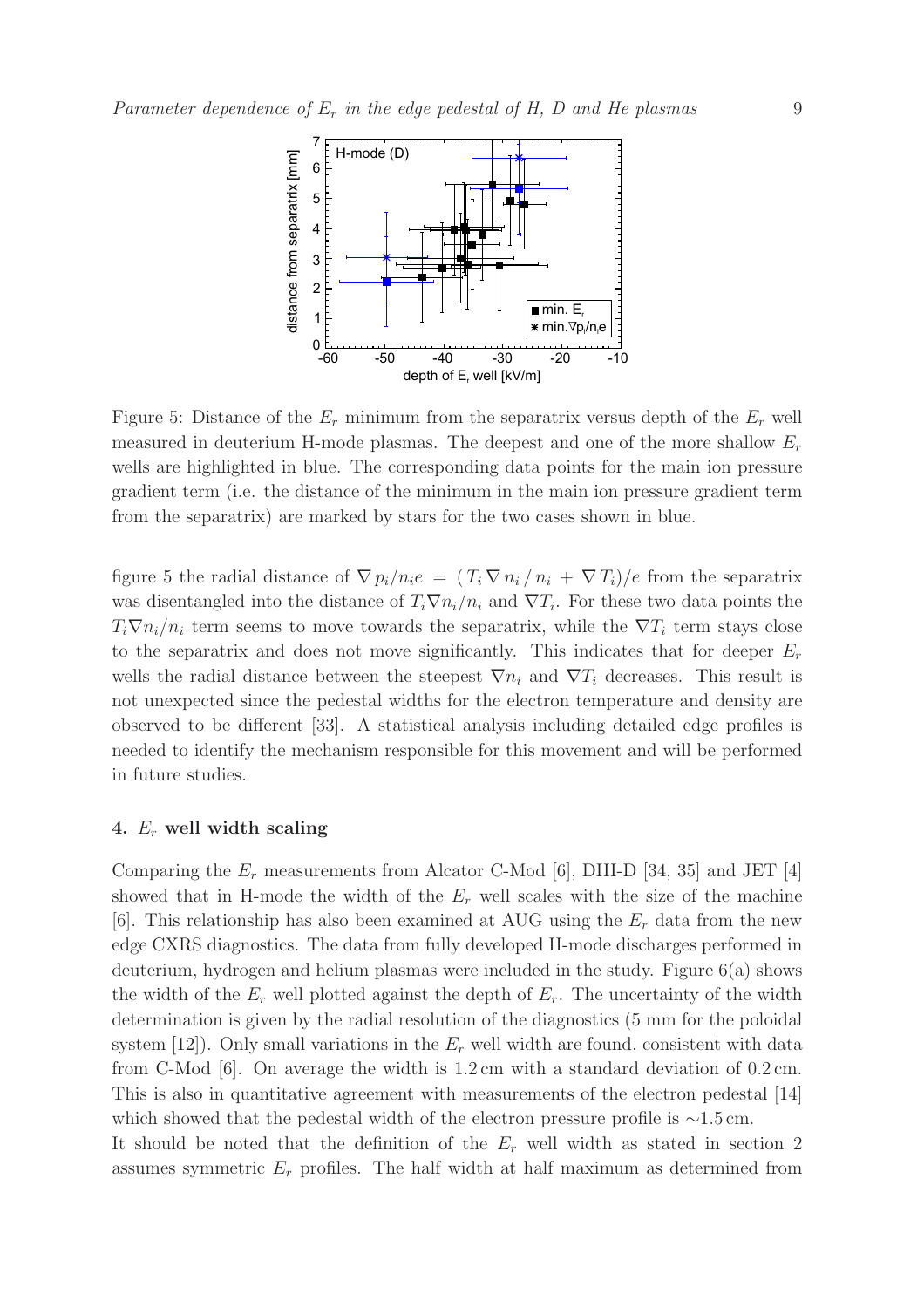the measured profiles (on average  $\sim 6 \,\mathrm{mm}$ ) could be narrower than the diagnostic's capability to dissolve it. However, in case of asymmetric  $E_r$  wells, the width of  $E_r$ can still be discerned since the minimum width is ∼8 mm (half width at half maximum plus the minimal distance to the separatrix), which is beyond the spatial resolution of the instrument.

Figure 6(b) shows the  $E_r$  well width plotted as a function of the pedestal top toroidal



Figure 6: (a) Width versus depth of the  $E_r$  well in H-mode plasmas,  $E_r$  well width plotted as a function of the (b) toroidal  $(r_{L,\phi})$  and (c) poloidal  $(r_{L,\theta})$  Larmor radius at the pedestal top. Data measured in D plasmas are marked by black squares, while data obtained in H and He plasmas are highlighted by open diamonds and open squares, respectively.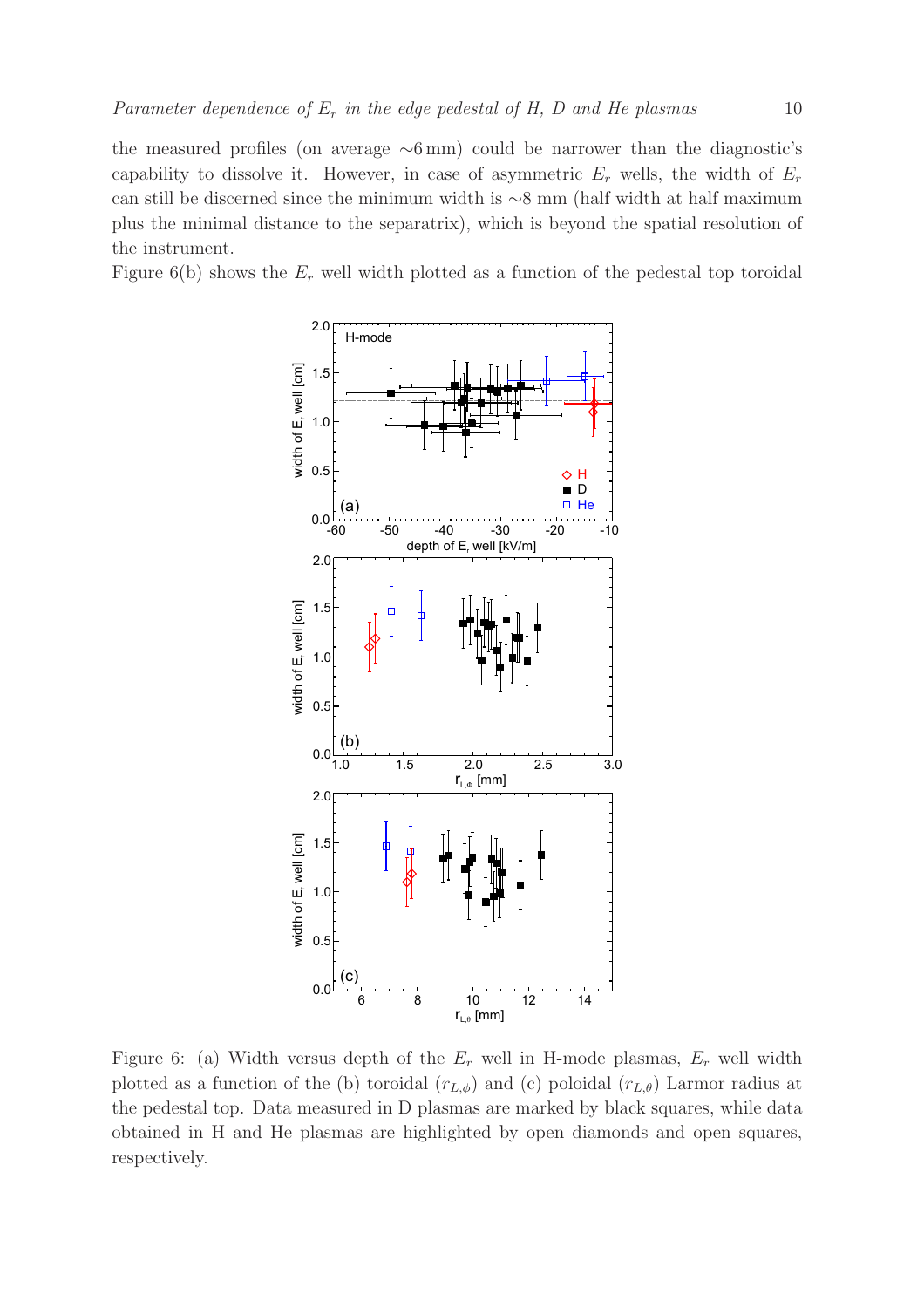

Figure 7:  $E_r$  well width plotted versus the ion pressure pedestal width.

Larmor radius  $r_{L,\phi}$ , which is defined as  $r_{L,\phi} = \frac{\sqrt{2m_ik_B T_i}}{a_i B_i}$  $\frac{m_i k_B T_i}{q_i B_\phi}$  where  $m_i$  and  $q_i$  are the mass and charge of the main ion species i and  $B_{\phi}$  the toroidal magnetic field component at the pedestal top. The variations in the  $E_r$  well width are found to be small despite changing the ion temperature, magnetic field and the plasma particle species (D, H and He). A possible dependence of the  $E_r$  well width on the poloidal ion gyroradius,  $r_{L,\theta} =$  $2m_ik_BT_i$  $\frac{m_i k_B T_i}{q_i B_\theta}$  with  $B_\theta$  the poloidal magnetic field at the pedestal top, has been examined. The width of the  $E_r$  shear layer shows only a weak dependence on  $r_{L,\theta}$  as illustrated in figure  $6(c)$ . This is consistent with observations at JFT-2M [36] and DIII-D [37] and in line with theoretical predictions of the ion orbit loss model [38, 39]. Including the effects due to orbit squeezing, it was shown analytically that in H-mode the  $E_r$  well width should be independent of the poloidal magnetic field [39].

The width of the  $E_r$  well has also been compared to the ion pressure pedestal width for a subset of discharges in which detailed  $n_e$  profiles, needed for the calculation of the ion pressure profile, were available. Here, the pedestal width of the ion pressure,  $\Delta_{ni}$ , is defined as the distance between the radial position of the minimum curvature in the ion pressure profile and the separatrix and is determined in real space coordinates. It should be noted that the actual ion pedestal width could be larger since the CXRS measurements, which provide the  $T_i$  profile, are limited to the confined plasma region [12]. Figure 7 shows the width of the  $E_r$  well plotted versus the ion pedestal width. The data shows no significant dependence and indicates that for the analyzed discharges the ion pressure pedestal has an average width of 1.4 cm. This is in line with measurements in dimensionless parameter experiments at JT-60U [40], which showed a very weak dependence of the pedestal width on the main ion species. While no dependence of the ion pedestal width on the isotope is seen in the current dataset, a detailed comparison of the  $E_r$  well and the ion and electron pressure pedestal width will be performed in future dimensionless scaling experiments at AUG in which  $\nu_*$  and  $\beta$  are matched.

Combining the data from AUG with data from other machines supports the scaling of the  $E_r$  well width with the size of the machine [6]. Figure 8 shows the average width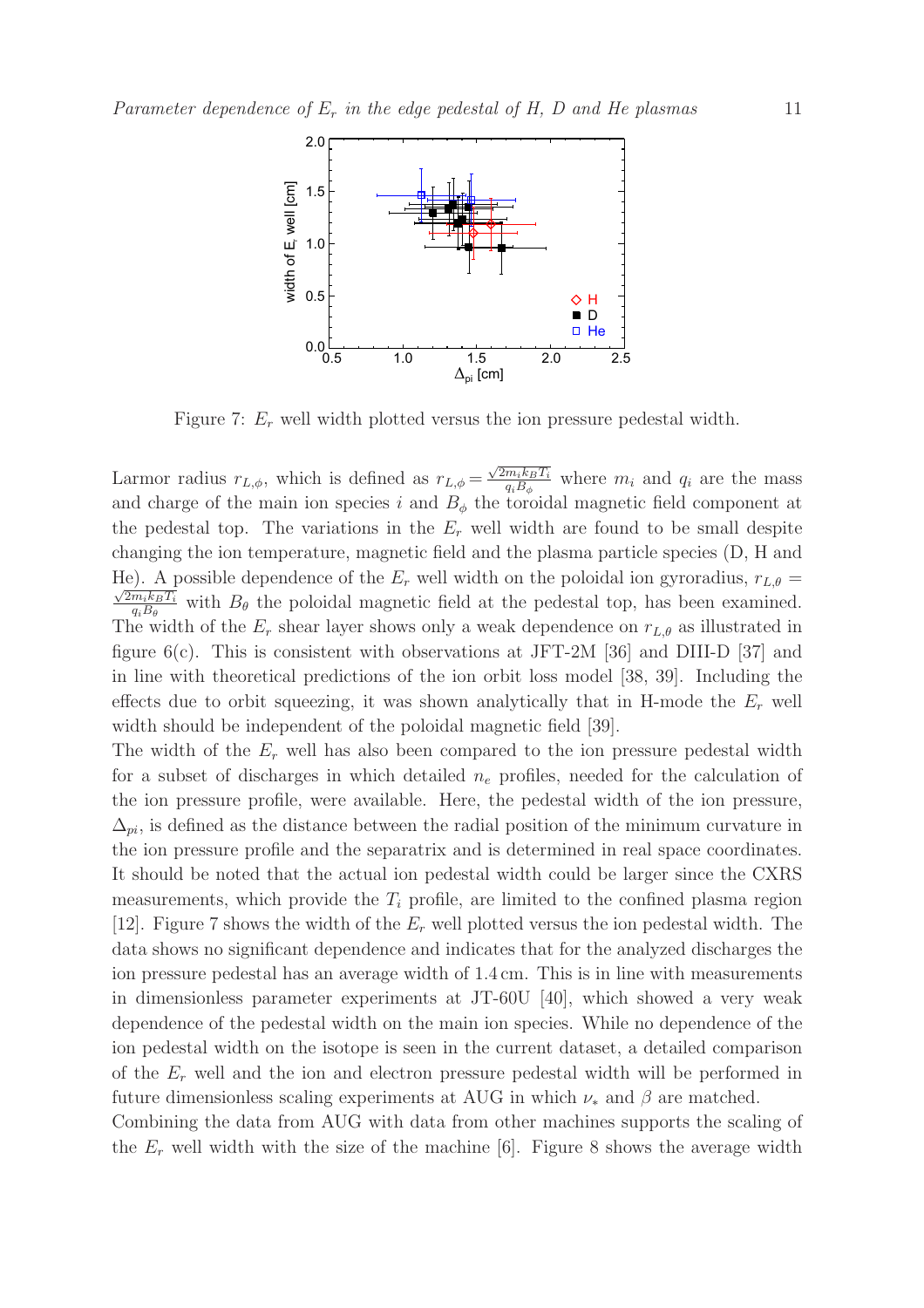

Figure 8: Multi-machine comparison: width of the  $E<sub>r</sub>$  well, normalized to the minor radius  $a$  of the machine (data from C-Mod, DIII-D, JET, JT-60U and JFT-2M are taken from  $[6]$ ,  $[34, 35]$ ,  $[4]$ ,  $[42]$  and  $[41]$ ), plotted as a function of the minor radius.

of the  $E_r$  well normalized to the minor radius a at AUG in comparison with  $E_r$  well widths from Alcator C-Mod [6], DIII-D [34, 35], JET [4], JFT-2M [41] and JT-60U [42]. For JT-60U, the average width for H-mode plasmas with co-injected NBI is shown. However, it should be noted that at JT-60U the  $E_r$  well width is observed to decrease when comparing co-injection to balanced- and counter-injected NBI [42]. As shown in figure 8 the data points from AUG, Alcator C-Mod, DIII-D, JET and JT-60U support the machine size scaling while the data from JFT-2M differs by a factor of 3, which might be explained by the uncertainty of the diagnostic technique as a combination of passive and active views in different toroidal sectors were employed.

At DIII-D [34] and Alcator C-Mod [6] the width of the  $E_r$  well did not vary significantly despite changing the plasma parameters, such as plasma current, magnetic field, temperature and density. The normalized toroidal Larmor radius  $\rho_{*,\phi}$  varied from 3.0– 6.2 at AUG, 3.2–5.3 at Alcator C-Mod [6], 4.9–9.9 at DIII-D [34, 35], 1.4 at JET [4], 7.3 at JFT-2M [41] and 3.0 at JT-60U [42]. The values for  $\rho_{*,\phi}$  were evaluated using the published data from these machines.

The data from AUG, Alcator C-Mod, DIII-D, JET and JT-60U suggest that, independently of the size of the machine, the width of the  $E_r$  well corresponds to  $\sim$ 2 % of the minor radius. Using this scaling, the width of the  $E<sub>r</sub>$  well in ITER (with a minor radius of  $2 \text{ m}$  [43]) is estimated to  $4 \text{ cm}$ .

# 5. Summary and Discussion

Studies on the parameter dependence of the radial electric field have been carried out in the edge pedestal of hydrogen, deuterium and helium plasmas at AUG. Comparing the spatial structure of the  $E_r$  well to the pedestal height shows that the depth of the  $E_r$  well is correlated with the ion pressure at the pedestal top. This result is consistent with the main ion pressure gradient term  $\nabla p_i/en_i$  being in balance with the edge radial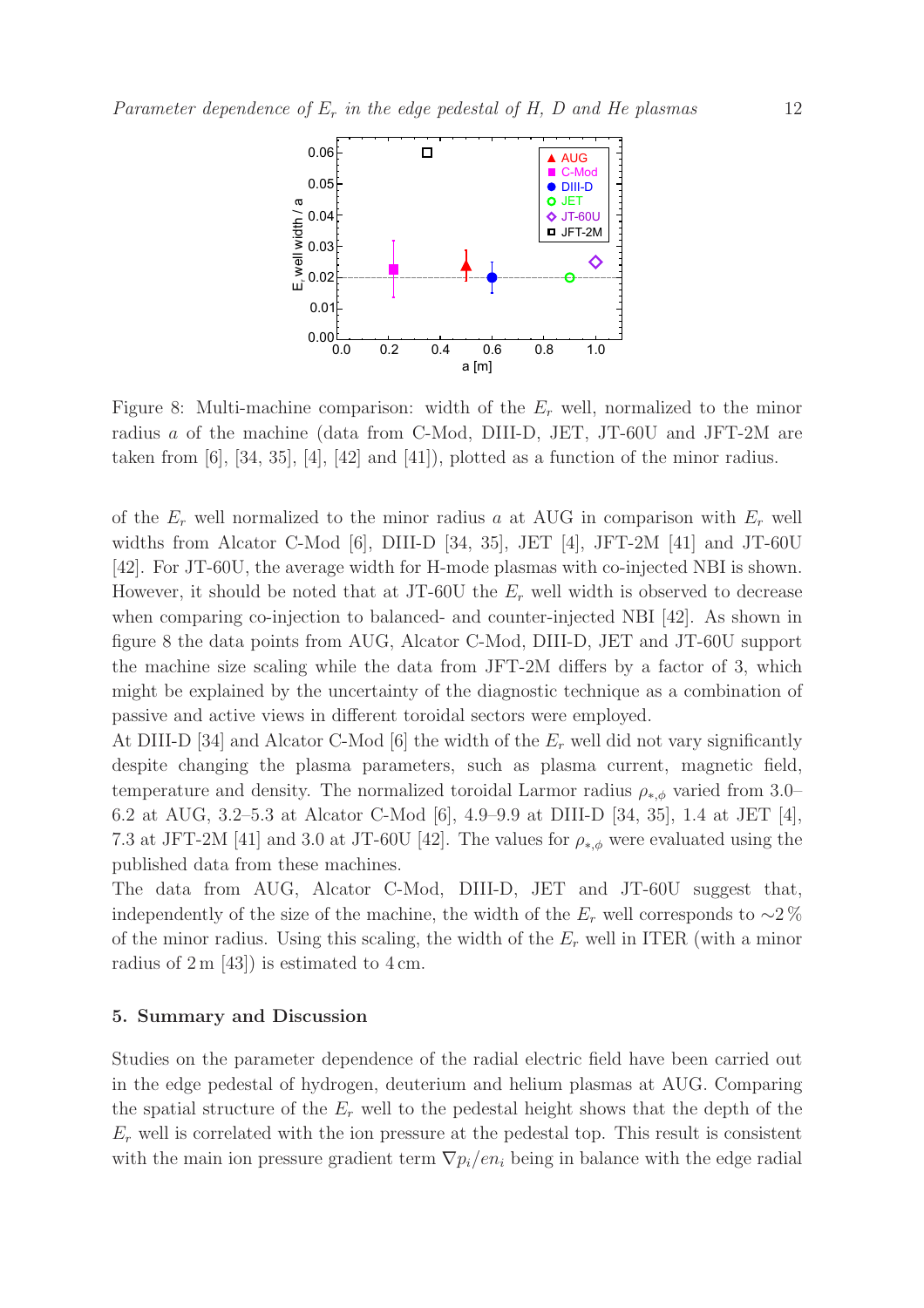electric field. The relationship between  $E_r$  and  $\nabla p_i / en_i$  is also fulfilled at the high-field side, despite the presence of a poloidal impurity density asymmetry in the edge pedestal [23, 24].

Analyzing the radial position of the  $E_r$  minimum shows that for deeper  $E_r$  wells the minimum appears to move towards the separatrix. A comparison to the radial position of the minimum in  $\nabla p_i/en_i$  shows good agreement, thus suggesting that the radial distance between the steepest gradients in  $T_i$  and  $n_i$  decreases as  $E_r$  gets deeper. This is in line with the observation that the pedestal widths in the electron temperature and density are different [33] and could point to a different influence of the  $E_r$  shear on heat and particle transport. One example that manifests this behaviour is the I-mode regime [44, 45].

The width of the  $E_r$  well shows no strong dependence on the toroidal and poloidal Larmor radius and is on average 1.2 cm at AUG. This is consistent with observations at JT-60U [40] which showed that the pedestal width has only a very weak dependence on the plasma particle species. Comparison of the AUG measurements to the data from multiple machines, including Alcator C-Mod [6], DIII-D [34, 35], JET [4] and JT-60U [42], support the machine size scaling of the  $E_r$  width observed in [6] (with the exception of JFT-2M [41]; here the data shows a difference by a factor of 3 which might arise due to the uncertainty of the diagnostic technique). The data indicate that the  $E_r$  width matches ∼2 % of the minor radius independently of the size of the machine. This implies that in ITER the  $E_r$  well should be 4 cm wide.

In the pedestal of highly collisional H-mode plasmas the  $E_r$  well is observed to be neoclassical [16, 17], i.e. to be sustained by the gradients of the main ions. Thus, one would expect that the pedestal width in the ion pressure should also scale with the size of the machine. The open question remains what sets the pedestal width. Based on MHD stability, the EPED model [46] predicts that the pedestal width, in normalized poloidal flux, scales with the square root of  $\beta_{\theta}^{ped,top}$  $_{\theta}^{peak,top}$ , defined as the ratio between the kinetic pressure and the poloidal magnetic pressure at the pedestal top, and thus, it increases with machine size. However, recent observations [14] combining data from AUG, DIII-D and JET showed that the electron pressure pedestal width, evaluated in real space coordinates, is the same for all three machines (∼1.5 cm) and therefore independent of the size of the machine. At high collision rates, the electrons and ions are sufficiently coupled such that  $T_e \approx T_i$  [14] and hence, the same behaviour for the ion pressure pedestal width is expected. At low collisionality, which is targeted at ITER, the electron and ion heat channels might decouple at the plasma edge. This finding, coupled with a large variation in the ratio of the pedestal top ion temperature to the ion temperature gradient [14], suggests that the pedestal width of  $T_i$  is larger in this low collisionality regime. Note also that the gas puff has an influence on the pedestal width; at higher gas puff rates, the pedestal top value of the electron density is increased while the gradient remains the same [14]. This, in turn, also affects the width of the main ion pressure gradient term  $\nabla p_i/en_i$ . A detailed, multi-machine study of the ion temperature, density and pressure pedestal is required to examine the relation between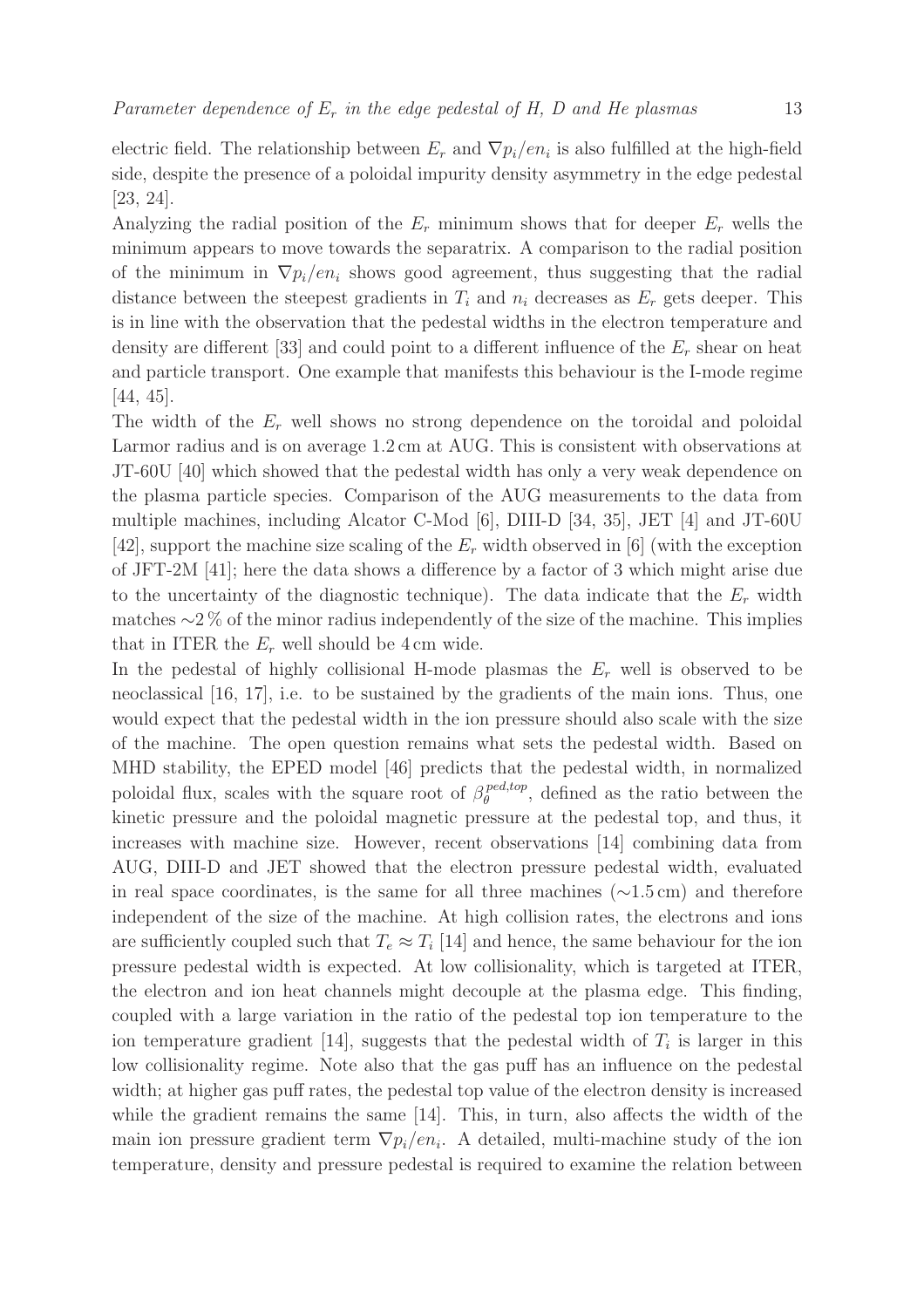the  $E_r$  well width and the ion pedestal width and to get a better understanding of the pedestal in current and future fusion devices.

In conclusion, the results presented in this paper underline that in the H-mode pedestal the nature of  $E_r$  is neoclassical [16, 17], in accordance with early theoretical predictions [18, 19]. The measurements corroborate that the minimum of the  $E<sub>r</sub>$  well is approximately equal to the maximum of the main ion pressure gradient term.

# Acknowledgments

The first author would like to thank F. Ryter and P. Schneider for fruitful discussions and the referees for their valuable input.

# References

- [1] F. Wagner *et al. Phys. Rev. Lett.*, 49(19):1408, 1982.
- [2] H. Biglari et al. Phys. Fluids B, 2:1, 1990.
- [3] K. H. Burrell et al. Phys. Plasmas, 1(5):1536, 1994.
- [4] N. Hawkes et al. Plasma Phys. Control. Fusion, 38:1261, 1996.
- [5] J. Schirmer et al. Nucl. Fusion, 46:S780–S791, 2006.
- [6] R. M. McDermott et al. Phys. Plasmas, 16:056103, 2009.
- [7] K. Kamiya et al. Nucl. Fusion, 51:053009, 2011.
- [8] E. Viezzer et al. Nucl. Fusion, 53:053005, 2013.
- [9] S.-I. Itoh and K. Itoh. Phys. Rev. Lett., 60:2276, 1988.
- [10] K. Ida. Plasma Phys. Control. Fusion, 40:1429, 1998.
- [11] G. D. Conway et al. Plasma Fus. Research, 5(S2005), 2010.
- [12] E. Viezzer et al. Rev. Sci. Instrum., 83:103501, 2012.
- [13] R. J. Fonck *et al. Phys. Rev. A*, 29(6), 1984.
- [14] P. A. Schneider et al. Nucl. Fusion, 53:073039, 2013.
- [15] J. Neuhauser et al. Plasma Phys. Control. Fusion, 44:855, 2002.
- [16] E. Viezzer et al. Nucl. Fusion, 54:012003, 2014.
- [17] U. Stroth et al. Plasma Phys. Control. Fusion, 53:024006, 2011.
- [18] V. Rozhansky and M. Tendler. Phys. Fluids B, 4:1887, 1992.
- [19] V. Rozhansky and M. Tendler. Plasma Rotation In Tokamaks. Reviews of Plasma Physics 19, Edited by B. B. Kadomtsev, ISBN 0-306-11009-1, Plenum Publishing Corporation, New York, 1996.
- [20] V. Rozhansky. Plasma Phys. Control. Fusion, 46:A1, 2004.
- [21] T. Pütterich et al. Nucl. Fusion, 52:083013, 2012.
- [22] R. M. Churchill et al. Rev. Sci. Instrum., 84:093505, 2013.
- [23] E. Viezzer et al. Plasma Phys. Control. Fusion, 55:124037, 2013.
- [24] R. M. Churchill et al. Nucl. Fusion, 53:122002, 2013.
- [25] T. Fülop and P. Helander. *Phys. Plasmas*, 8:3305, 2001.
- [26] P. Helander and D. J. Sigmar. Collisional Transport in Magnetized Plasmas.  $1^{st}$  edition, ISBN 0-521-80798 -0, Cambridge University Press, Cambridge, 2002.
- [27] G. D. Conway et al. Phys. Rev. Lett., 106:065001, 2011.
- [28] T. S. Hahm and K. H. Burrell. Phys. Plasmas, 2(5):1648, 1995.
- [29] G. D. Conway et al. Plasma Phys. Control. Fusion, 46:951, 2004.
- [30] K. Kamiya et al. Phys. Rev. Lett., 105:045004, 2010.
- [31] P. Lang et al. Conf. Proc. of the  $24^{th}$  IAEA Fusion Energy Conf.,  $EX/P_4$ -01, San Diego, 2012.